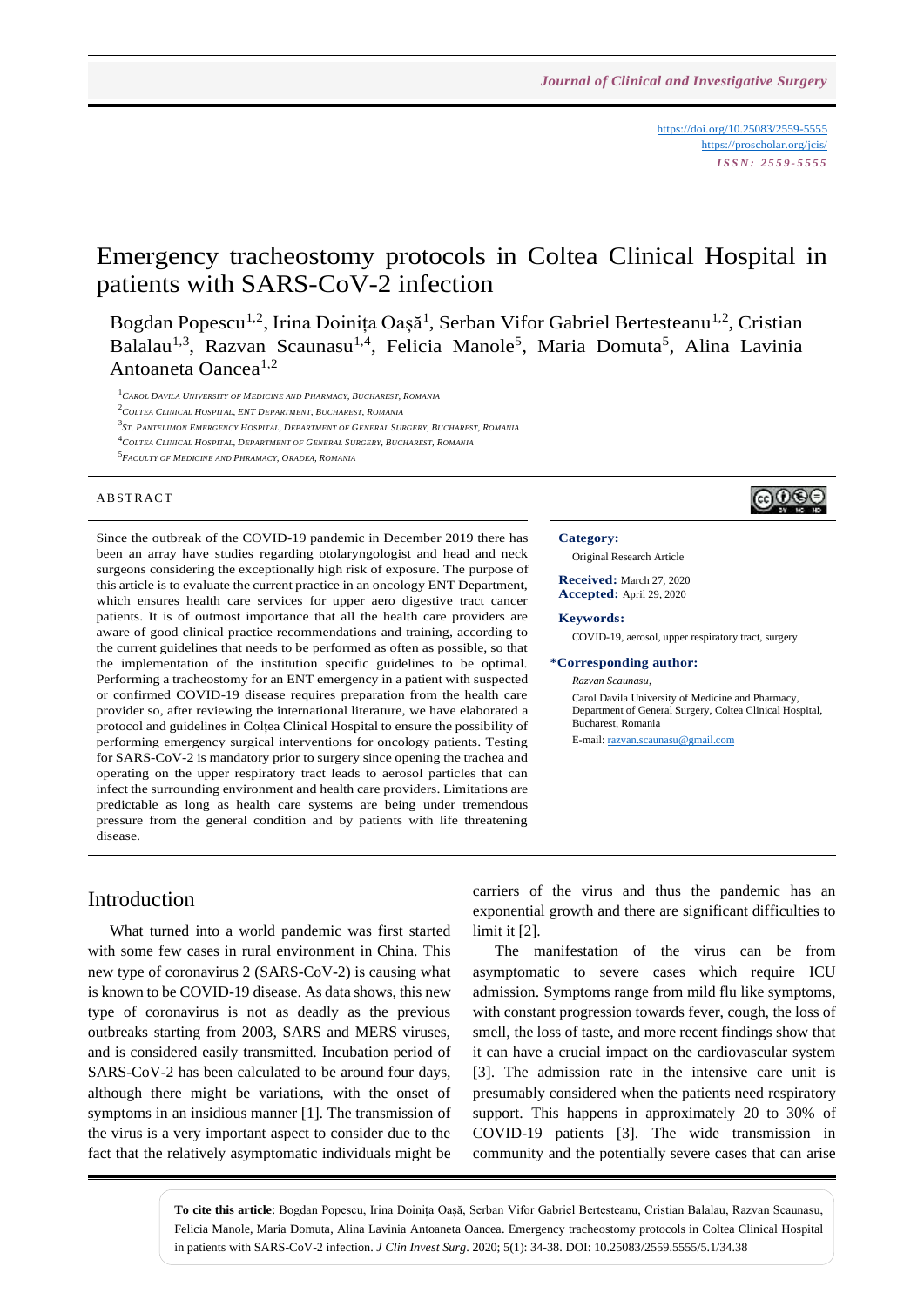from patients contracting the disease led to great challenge and pressure on healthcare systems around the world. Since this is a new disease which turned into a pandemic, newer protocols to diagnose and treat the patience needed to be developed. Around the world, health organizations, Disease Control and Prevention Center (CDC), World Health Organization (WHO), health care societies in every specialty, hospitals and individual practice, started a timely consuming and against the clock process to develop and update protocols according to the characteristics of the COVID-19 disease.

The main problem regarding the spread of COVID-19 disease is that the most exposure is through aerosol and fine droplets, being expressed by the carriers with or without symptoms and infecting the surrounding individuals. It is not only a problem for the society in its' daily activities but it is also a problem for the health care providers. Taking into consideration that aerosol generating upper airway procedures including the upper digestive tract are the most dangerous maneuvers for transmitting the disease, we need to establish the medical specialties that are most exposed to potentially contracting the disease. Specialties like anesthesiology due to the need of intubation, ENT due to the specific examination of the upper aero digestive tract end aerosol generating maneuvers, pneumology due to the extent of the disease towards the lungs, gastroenterology due to the upper digestive tract endoscopy and emergency medicine are most likely to be more prone to be exposed and to be contaminated with SARS-CoV-2 [4].

Since the outbreak of the pandemic in December 2019 there has been an array have studies regarding otolaryngologist and head and neck surgeons considering the exceptionally high risk of exposure [5-7]. This happens not only when EMT specialists are giving medical examination but also when performing emergency surgical procedures on the upper arrow digestive tract. From this standpoint we need to consider endoscopic maneuvers of the nasal cavities and the oral cavity and emergency surgery such as tracheostomy or for in body extraction. Not only performing a tracheostomy is a procedure at risk but also taking care of a patient with tracheostomy implies high risk for the ENT specialist.

This is why there is a constant need to develop and improve present protocols regarding indications for the peri-operative precautions that need to be taken when talking about a suspect case of COVID-19 disease and without a doubt when dealing with a confirmed COVID-19 patient.

The purpose of this article is to evaluate the current practice in an oncology ENT Department which ensures health care services for upper aero digestive tract cancer patients. It is of outmost importance that all the health care providers are aware of good clinical practice recommendations and training according to the current

guidelines needs to be performed as often as possible so that the implementation of the institution specific guidelines is optimal.

## Materials and Methods

Performing a tracheostomy for an ENT emergency in a patient with suspected or confirmed COVID-19 disease requires preparation from the health care provider. This requires certain protocols and training for health care workers. In Colțea Clinical Hospital we have elaborated a protocol and guidelines to ensure the possibility of performing emergency surgical interventions for oncology patients after reviewing the international literature.

We identified more than 10 tracheostomy guidelines available either on PubMed, ENT international societies or from other information sources. Although tracheostomy is a common surgical procedure, it rises several problems concerning safety related to patients with upper aero digestive tract impairment in suspected or confirmed COVID-19 patients. Tracheostomy can be performed in an elective setup or as resolve to an emergency. In cases in which tracheostomy had a possible delay, we chose to use other medical resources and not to perform the tracheostomy right away. However, in emergency cases we were required to use specific surgical protocols to ensure safety for the patient and for the surgical team.

The surgical team involved in treating a patient who requires an emergency tracheostomy comprises head the next surgeon, anesthesiologist, nurses and additional OR personnel. This surgical maneuver in case of an emergency needs to have a quick risk assessment for patients with upper aero digestive tract pathology, oncological or nononcological. The surgical team is guided by the head and neck surgeon with the aid of ICU specialists. The decision for emergency tracheostomy is made by the ENT specialist after evaluating the patient in the emergency room.

## Results

Planning the surgical procedure requires a delay of no longer than few hours, depending on the status of the patient who comes into the emergency room. Timing for the procedure is dictated by the general status of the patient, by morbidities that need to be addressed and the patient stabilized end by the availability of the surgical team. Before planning, all the members of the surgical team need to be aware of the specific COVID-19 protocols and guidelines and need to have been priorly trained. One of the main concerns regarding surgical interventions in suspected or confirmed COVID-19 patients is in relation to the personal protection equipment (PPE). All the members of the surgical team need to know how to correctly use the equipment and ware complete PPE. The PPE equipment should include a face mask that can filter particles of under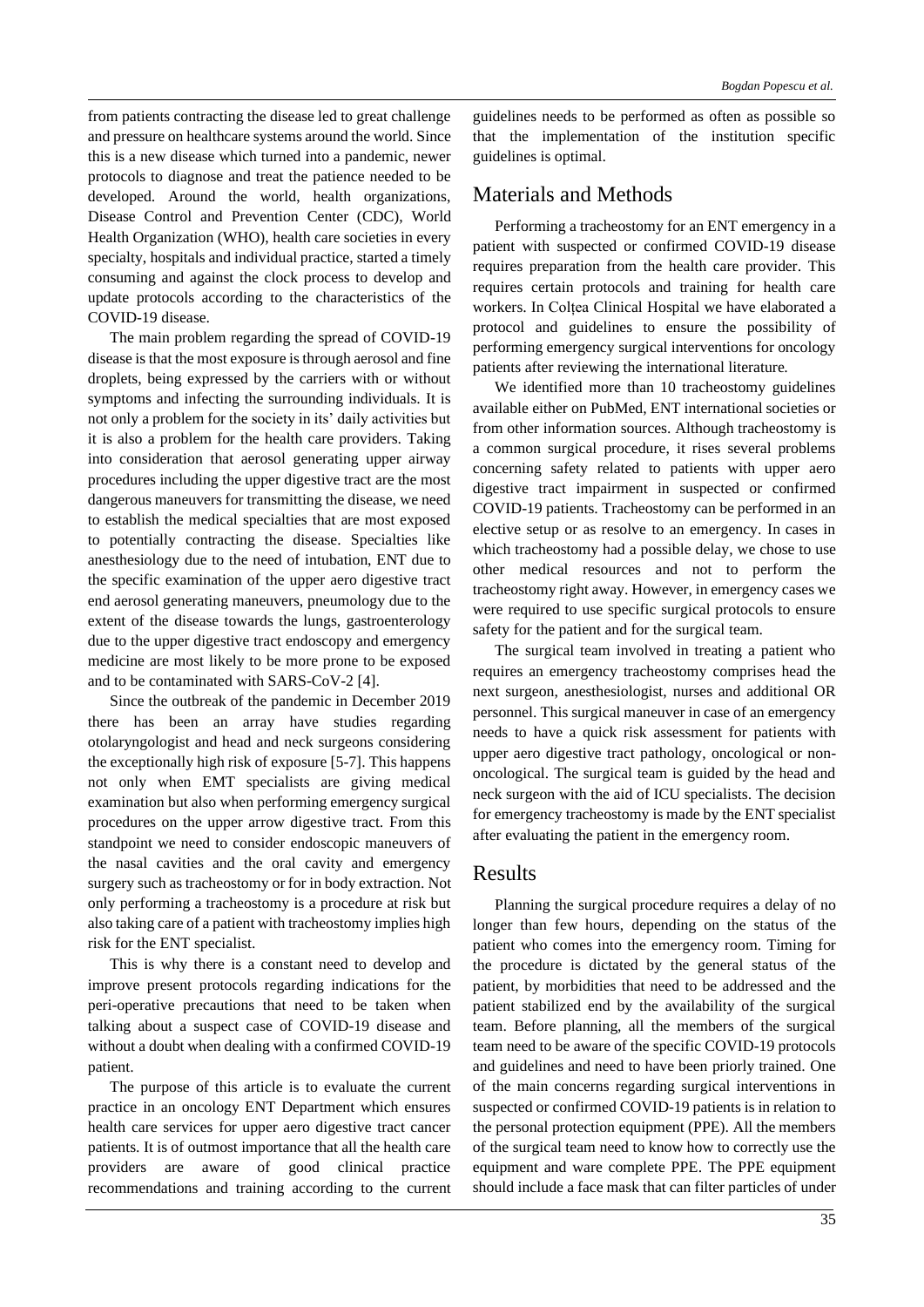30 nanometers this means that standards like N95, KN 95 or FFPE 2 or 3 should be used in these situations. If there is the possibility, the members of the surgical team might use a purified air purifying respirator device (PAPR). Along with the face masks the PPE equipment should also comprise eye goggles, transparent full-face visor, gown or full body suit N double gloves [8-11]. The PPE equipment should be readily available in the operating room where the surgical procedure for the COVID-19 suspicion or confirmed patience will take place.

The place in which the emergency tracheostomy is going to be performed should ensure negative pressure for ventilation or an isolation room or an operating theater with an openable outside window. If the COVID-19 operation theater is not available at the moment of the emergency regular operating room should be used, however, laminar flow of air should be turned off and doors to the operating room should be closed during the entire procedure. The COVID-19 operating room should have well specified changing room for the medical team. In some cases, the biological status of the patient and the presenting pathology with upper respiratory tract obstruction requires oxygen administration and the patient to be placed for stabilization in the emergency room. in such cases the patient can be operated on in the emergency room with all the PPE equipment requirements in order to decrease the risk of contamination for the personnel when disconnecting the patient from air circuits during transfer. If the procedure needs to be performed in an operating room disregarding the risk of disconnecting the patient from manual ventilation extensive care should be taken when transporting the patient to the operating theatre. A particular member of the team should ensure that the patient is safely connected to the facial mask and the air circuit providing oxygen to the patient is in optimal condition along with checking the status of the patient up until arriving in the operating theatre. Prior to transporting the patient into the operating theater or the beginning of surgical procedure swab tests should be used to take samples from the rhinopharynx and the oral cavity for PCR testing of SARS-CoV-2.

## **Discussions**

### *Emergency tracheostomy*

Performing the emergency tracheostomy requires verification of the PPE equipment for the entire surgical team COVID-19. It is mandatory to check the surgical kit the presence of cuffed unfinished rated tracheal tubes which need to be available in different sizes, to check the ventilation equipment with HME or HEPA filters and auxiliary equipment needed for the surgical procedure. The surgical team leader needs to write down all the medical data concerning the patient prior to the emergency tracheostomy. Check-up is complete when all the members of the surgical

team COVID-19 are ready for the procedure. Confirmation is needed regarding diagnosis and surgical indication and the patient is required to sign the informed consent for surgery and general anesthesia.

Prior to beginning the surgical intervention all the members of the surgical team need to have a briefing in which planning should be thorough and case particularity needs to be discussed. The anesthesiologist needs to confirm if control paralysis for the patient during surgical intervention is possible. The chief nurse for the COVID-19 operating theater will check the correct dressing with PPE equipment for all the members of the surgical team. It is of outmost importance that the use of electrical cautery is prohibited during surgery and ligation is the only way to ensure hemostasis.

Performing emergency tracheostomy is possible either under general anesthesia or if intubation is impossible the maneuver will be performed under local anesthesia. If emergency tracheostomy is performed under general anesthesia the surgeon will enter the operating theatre after the patient is under general anesthesia. Anesthesiologists should have the possibility of video bronchoscopy when performing intubation for a suspected or confirmed COVID-19 patient. Intubation should be performed by the most experienced anesthesiologist or if such is the case by the uncle anesthesiologist. The surgeon is required to perform the emergency tracheostomy steps normally until the opening of the anterior wall of the trachea. When exposing the anterior wall of the trachea the surgeon will communicate with the anesthesiologist so that the cuffed non fenestrated tracheal tube is available and already connected to the mechanical ventilators' circuits. This is the case of both emergency tracheostomy under local and general anesthesia.

However, the difference in between tracheostomy under local and general anesthesia is that in the case of local anesthesia the patient needs to be paralyzed before the opening of the tracheal wall. After the anesthesiologist paralyzes the patient passive expiration should be allowed until there is no flow of air through the trachea. Just then the surgeon can create the tracheostomy and insert the cuffed non fenestrated tracheal tube attached to the ventilators' air circuits. The cuff needs to be overinflated so that the trachea is completely sealed. Tracheostomy tube will be secured by suturing it to the skin and after that decontamination of the wound and appropriate dressing will be insured. It is important that the tracheostomy orifice is of larger size than usual so that the cartilages of the trachea do not damage the cuff of the tracheal tube.

In the case of emergency tracheostomy performed under general anesthesia after exposing the interior wall of the trachea the patient will be paralyzed by the anesthesiologist and only after the last passive movement of air through the trachea the incubation tube will be slowly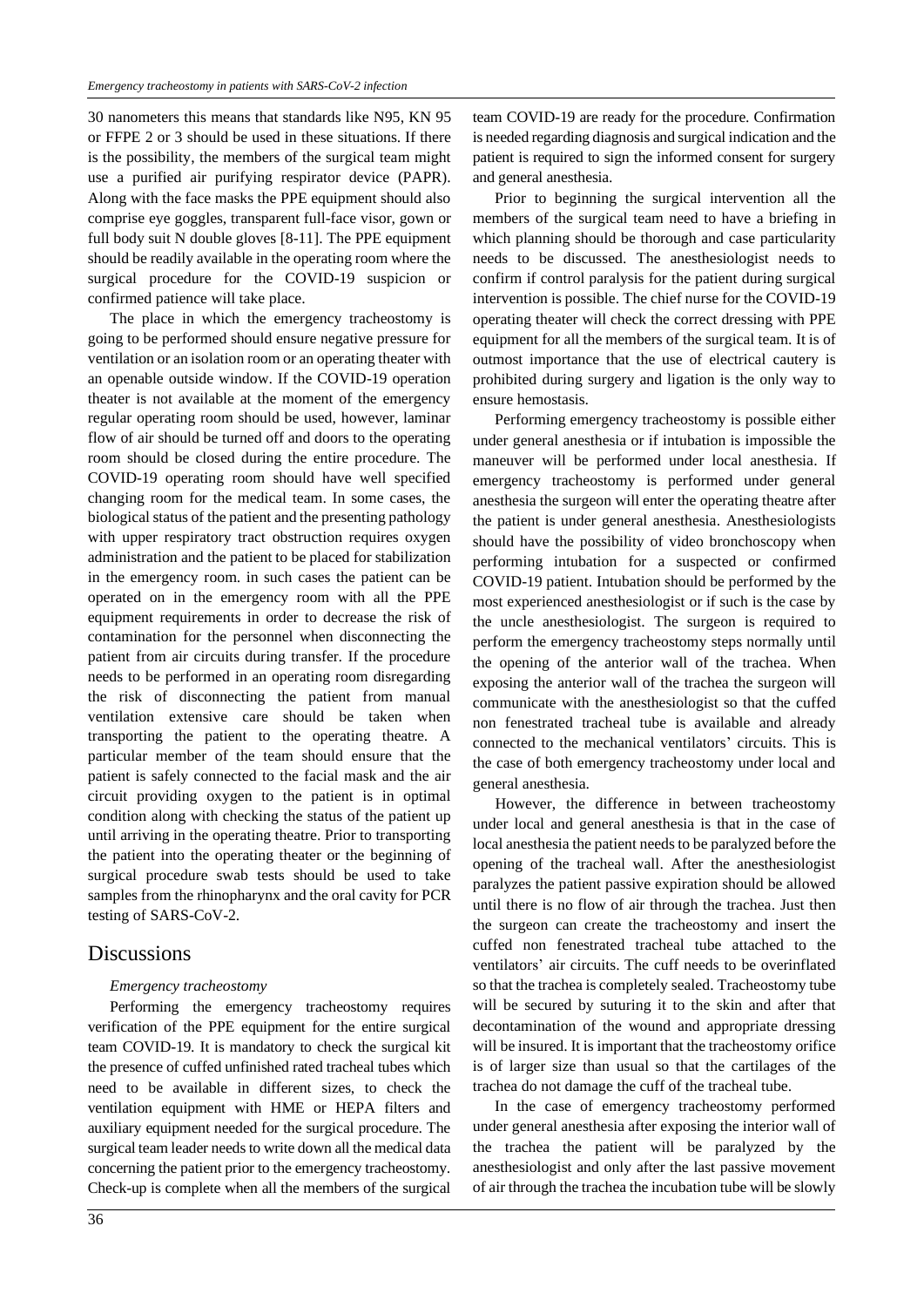retracted towards the cranial end of the trachea and the nonfenestrated cuffed tracheal tube will be inserted into the trachea. All the other steps after are according to the ones already described.

### *Confirmation*

Correct positioning of the tracheal tube and the functioning respiratory circuit should be assessed by the anesthesiologist using either a stethoscope or end-tidal CO2 level.

## *Finalizing the emergency tracheostomy*

After appropriate fixation of the tracheostomy tube end correct positioning confirmation the patient will remain connected to the mechanical ventilator until the result for the test is available in COVID-19 suspected patients or until two negative SARS-CoV-2 PCR tests.

Even though the COVID-19 pandemic creates a health care mayhem there are patients that need to benefit from surgical interventions for pathology that are life threatening. This is the case of emergency medicine with surgical resolve and oncology cases. More to this, oncology head and neck emergencies such as emergency tracheostomy have a high impact on the patients' survival as well as being a very high-risk maneuver for contaminating health care providers. The need for better understanding of the transmission pattern of the SARS-CoV-2 led to the development of guidelines regarding surgery in the upper respiratory tract. Acute respiratory insufficiency which needs emergency tracheostomy is a high-risk maneuver with the potential of infecting surgical team members. As more data will be available guidelines used by ENT specialists and head the neck surgeons might suffer updates in terms of safety and efficacy. Our protocol for emergency tracheostomy has already suffered two revisions. Limitations are predictable as long as health care systems are being under tremendous pressure from the general condition and by patients with life threatening disease.

## Conclusions

Emergency tracheostomy is a surgical procedure which cannot be subject to delay and the indication is set after properly examining the patient. COVID-19 suspected or confirmed patients need to follow particular protocol to ensure the possibility of surgery making end safety for the surgical team. Testing for SARS-CoV-2 is mandatory prior to surgery since opening the trachea and operating on the upper respiratory tract leads to aerosol particles that can infect the surrounding environment and health care providers. The surgical team needs to be well trained for performing emergency tracheostomy, because exposure to aerosol needs to be minimized and the time needed for completing surgery needs to be minimal. Dedicated operating rooms need to be prepared in hospitals which have a head and neck surgery department. We found that strict use of PPE equipment and good knowledge of emergency tracheostomy protocols for COVID-19 patients are able to decrease the risk of contamination for members of the surgical team. It is our concern that head and neck surgeons should be aware of the risks involving emergency tracheostomy in a COVID-19 patient and should act according to local or international protocols following safety regulations.

## References

- 1. Guan WJ, Ni ZY, Hu Y, et al. Clinical Characteristics of Coronavirus Disease 2019 in China. *N Engl J Med*. 2020;382(18):1708‐1720. doi:10.1056/NEJMoa2002032
- 2. Lai CC, Liu YH, Wang CY, et al. Asymptomatic carrier state, acute respiratory disease, and pneumonia due to severe acute respiratory syndrome coronavirus 2 (SARS-CoV-2): Facts and myths [published online ahead of print, 2020 Mar 4]. *J Microbiol Immunol Infect*. 2020; doi:10.1016/j.jmii.2020.02.012
- 3. Yang X, Yu Y, Xu J, et al. Clinical course and outcomes of critically ill patients with SARS-CoV-2 pneumonia in Wuhan, China: a single-centered, retrospective, observational study [published online ahead of print, 2020 Feb 24] [published correction appears in Lancet Respir Med. 2020 Apr;8(4):e26]. *Lancet Respir Med*. 2020; doi:10.1016/S2213- 2600(20)30079-5
- 4. Tran K, Cimon K, Severn M, Pessoa-Silva CL, Conly J. Aerosol generating procedures and risk of transmission of acute respiratory infections to healthcare workers: a systematic review. *PLoS One*. 2012;7(4):e35797. doi:10.1371/journal.pone.0035797
- 5. Zara M. Patel MJF-M, MD; Peter H. Hwang, MD; Jayakar V. Nayak, MD, PhD; Robert Dodd, MD, PhD; Hamed Sajjadi, MD; Robert K. Jackler, MD. Precautions for endoscopic transnasal skull base surgery during the COVID-19 pandemic. 2020. https://neurosurgery.directory/2020/04/03/precautionsfor-endoscopic-transnasal-skull-base-surgery-duringthe-covid-19-pandemic/
- 6. Kowalski LP, Sanabria A, Ridge JA, et al. COVID-19 pandemic: Effects and evidence-based recommendations for otolaryngology and head and neck surgery practice [published online ahead of print, 2020 Apr 9]. *Head Neck*. 2020;10.1002/hed.26164. doi:10.1002/hed.26164
- 7. Otolaryngologists and the COVID-19 Pandemic. American Academy of Otolaryngology - Head and Neck Surgery. 2020. https://www.entnet.org/content/ otolaryngologists-and-covid-19-pandemic
- 8. Kong DoAaIC-TCUoH. Infographic for Principles of Airway Management in COVID-19. 2020. https://www.aic.cuhk.edu.hk/covid19/